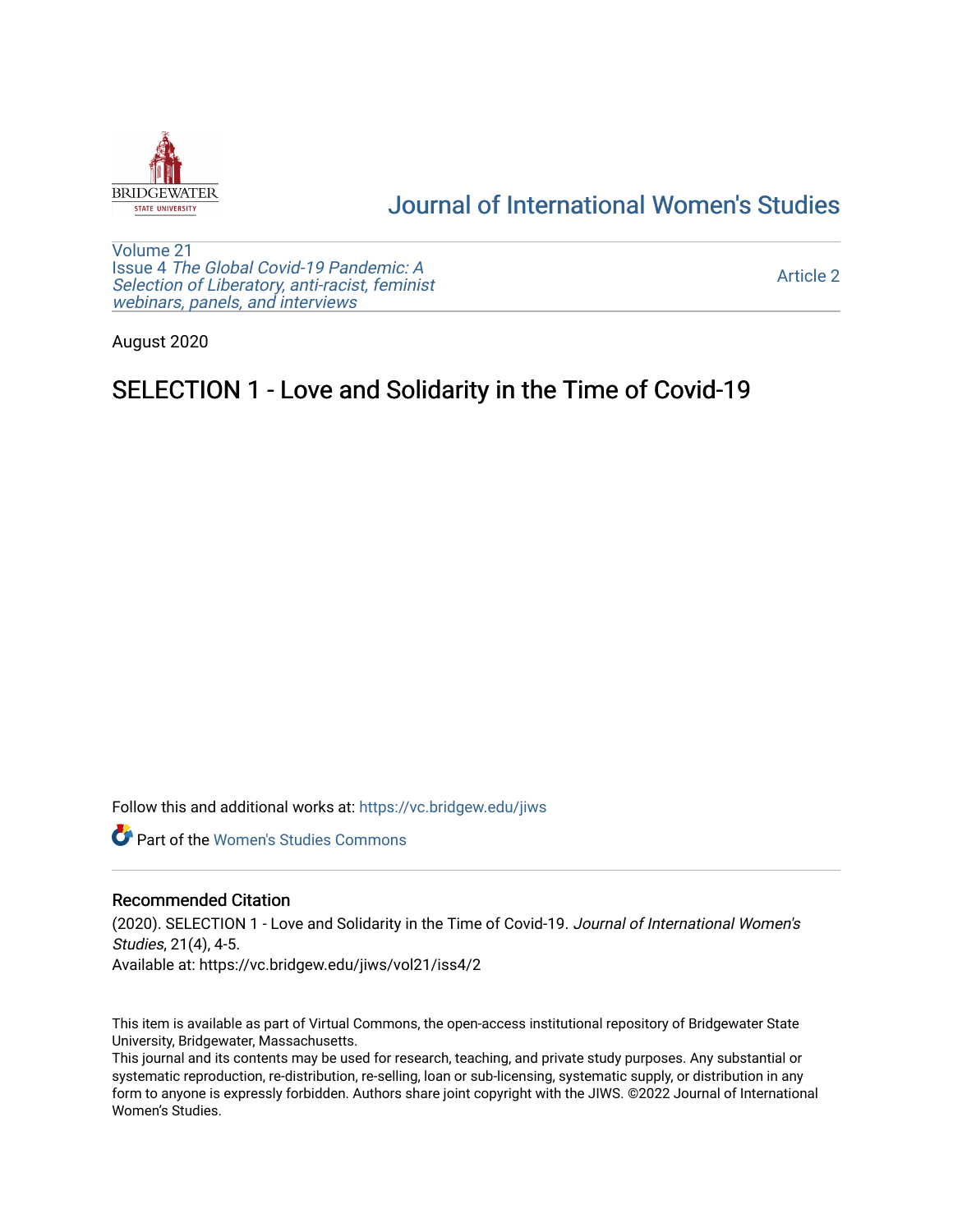This journal and its contents may be used for research, teaching and private study purposes. Any substantial or systematic reproduction, re-distribution, re-selling, loan or sub-licensing, systematic supply or distribution in any form to anyone is expressly forbidden. ©2020 Journal of International Women's Studies.

#### **SELECTION 1: Love and Solidarity in the Time of Covid-19**

#### **Creator and Moderator of the Series: Fawzia Afzal-Khan, Montclair State University**

**Zoom Sessions #1 and #2 (May 1 and 15)**: **Informal Beginnings of Love and Solidarity in the Time of Corona: "Desi" Feministas Envisioning Change Through Staying Engaged: Building a Community!**

**Session #3 (May 22): Meeting with Pakistani feminist scholar-activist Afiya S. Zia: Forging solidarities**

**Session #4 (May 29): Led by our South Asian Feminist Caucus founding member Shreerekha Subramanian, introducing attendees to the founder-leaders of SAYHU, a Houston-based Social Justice organization aimed at community building between South Asian and African-American and Latino youth** 

**Session #5: (June 5): Featuring our South Asian Feminist Caucus founding member Pramila Venkateswaran on feminist Indian poetry**, **followed by attendees reading poems that speak to our moment** 

#### **Zoom session # 6 (June 12): Reform and Revolution: Reform or Revolution? Envisioning better futures through transnational frames**

Overview: In this roundtable discussion panelists draw on recent protests in the United States to reflect on systemic injustice and oppression from a transnational perspective. While recent demonstrations in the wake of the George Floyd killing by Minnesota police officers have recalled the urgent need to fight and address institutionalized violence against minority populations and people of color, particularly African Americans, in the United States, this event connects calls for solidarity and calls for action by exploring issues of social injustice across different global settings. Questions raised in this context include: 1) Has the Covid-19 pandemic led to a global crisis that requires us to rethink systemic inequalities from the ground up? 2) And if so, does it require revolutionary change, i.e. starting from a new, clean slate, or should the system be changed from within, i.e. incrementally? 3) How can we, as scholars and activists, foster sustainable social change in our communities, nationally, regionally and internationally, based on our different perspectives and tools?

**Speakers:**

**Nicole Fields, Montclair State University**, Perspectives from the Field: Police, Gender & Race **Arnaud Kurze**, **Montclair State University**, Youth, Social Change and Collective Memory: A Tunisian Perspective

Journal of International Women's Studies Vol. 21, No. 4 July 2020

4